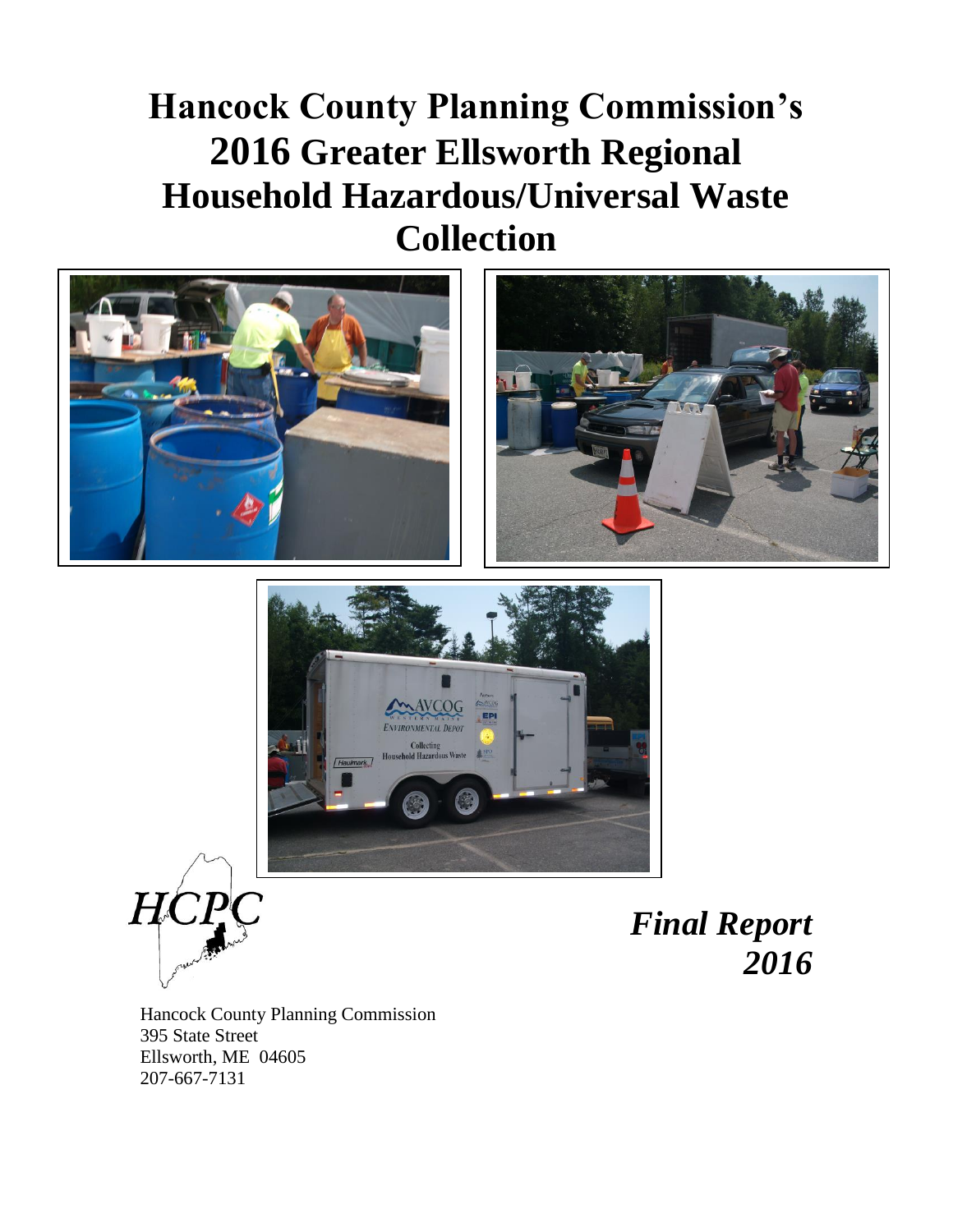## **Greater Ellsworth Regional Household Hazardous/Universal Waste Collection**

### **Overview & Cost Breakdown – 2016**

#### **Purpose**

The Hancock County Planning Commission (HCPC) organized and provided staff support for the municipalities that participated in the August 2016 greater Ellsworth household hazardous and universal waste collection. A Rural Utilities Service grant from the United States Department of Agriculture for 2015-2016 enabled the HCPC to staff the collection at no cost to the participating towns. The HCPC strongly encourages its municipal members to participate in HHW/UW collection events on a regular basis in order to work toward maintaining the best possible healthy and safe environment and comply with state handling and disposal requirements. The costs of the setup and disposal of waste items are paid by the participating towns. HCPC does not charge the towns for the planning services associated with the collection. The more towns participating lowers the set-up costs for everyone. If you have not participated recently, HCPC encourages your town to participate in 2017. HCPC has funding for 2017 and future funding for this event is uncertain.

This report will outline major steps taken during the process and should be useful for:

- participating municipalities from year 2016 collection to examine how costs were determined;
- Municipal officials interested in joining future collection events;
- Organizers of future HHW collections.

#### **Overview**

There were 10 municipalities participating in the household hazardous waste collection this year with two towns opting not to participate in the universal waste collection because they already provide those services for residents. We had 138 households participate. We had residents from 8 non-participating towns pay out of pocket for the disposal of hazardous materials.

This year's event was held on August 20, 2016 at the Ellsworth High School from 9:00 a.m. until 1:00 p.m. Environmental Projects, Inc. (EPI) was the HHW vendor selected for the project – North Coast Services was selected as the UW vendor. The benefit to Hancock County this year was North Coast Services' ability to accept TV's and computer monitors and dispose of them at no charge to residents or municipalities. There were 71 computer monitors and/or TV's brought to the collection. At a normal disposal rate of \$10 per monitor/TV, participating municipalities realized a savings of \$710.00. This year 5,084 units of universal waste were collected. We also collected 166 units of household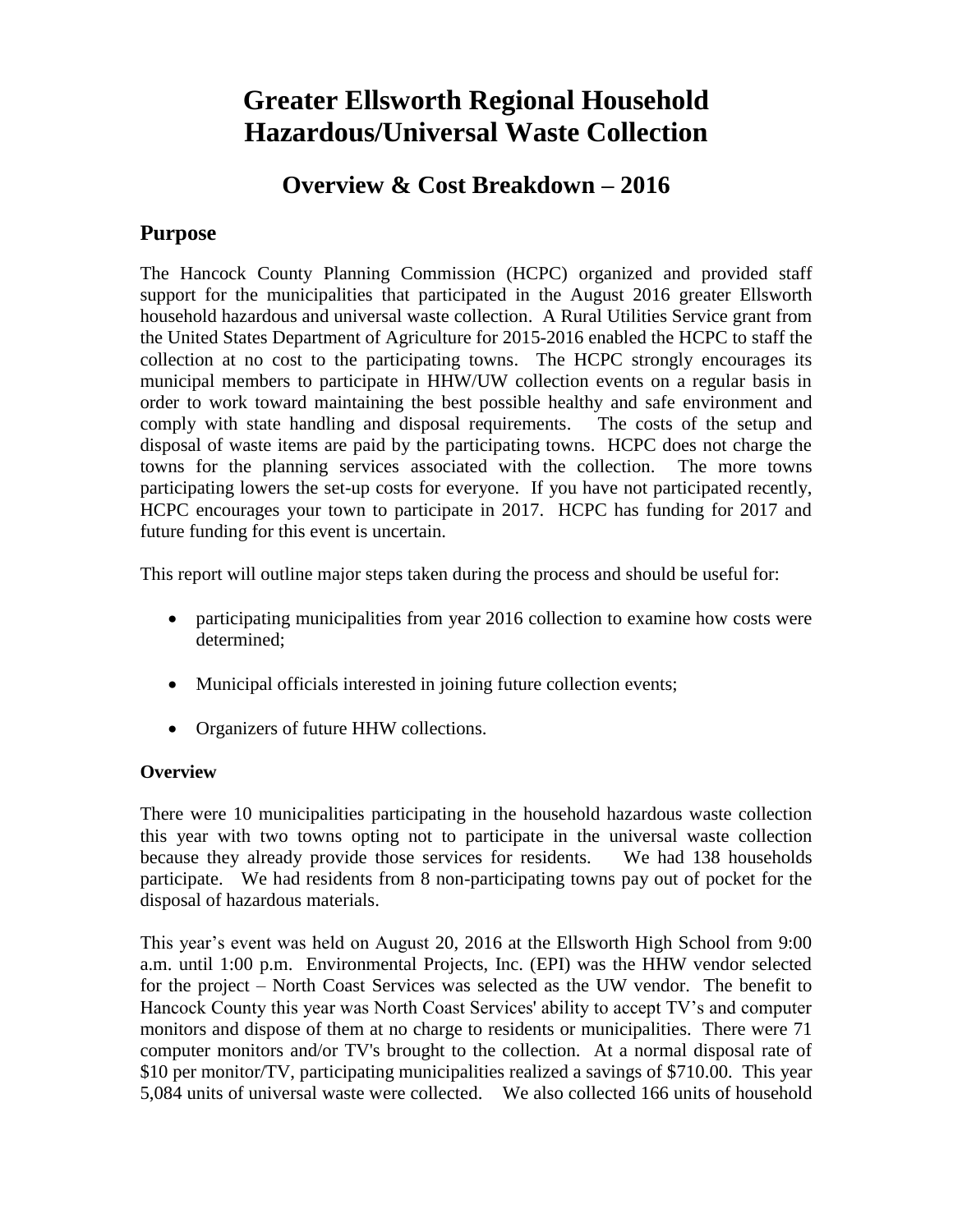hazardous waste that equates to 830 gallons removed from the waste stream. In total, this collection removed over 4 tons of hazardous materials from the waste stream. More importantly, the participating towns benefited from the safe removal of some very dangerous substances. These included calcium chloride, sodium hydroxide, and sulfuric, nitric, and hydrochloric acids, as well as 904 items containing mercury.

Three towns did not supply their required volunteer to assist us on the collection day, fortunately, the many recurring volunteers from previous years made it flow very well. It made for a long day for the volunteers present. We would like to remind towns that they have to supply a volunteer for the collection. There are far too many jobs for the limited hands we have available. This year, participants found themselves working in wonderful sunny, warm weather. We also had a wonderful canopy and refreshments supplied by HCPC.\*

The collection event ran very smoothly as did the traffic and there were no issues with early birds, late comers or individuals who were required to pay from non-participating towns. This is attributed to the experience of the HCPC staff, recurrent volunteers from previous collections, and in general, a well organized event. Volunteers should continue to be rewarded for their assistance in making the day go as smoothly as possible. Coffee and donuts were much appreciated early in the morning and pizza at the end of this year's event gave volunteers a chance to get to know one another and discuss future recommendations, etc. I hope that those volunteers will think of the experience as a positive one, be back in future years, and provide that much-needed assistance.

Advertising posters were sent to towns to be displayed. HCPC received a greatly reduced call volume this year from people stating they did not know of the event. It appears with the volume of waste collected this year; this strategy worked well.

| <b>Town</b>                           | <b>Households</b><br><b>Participating</b> | <b>HHW</b><br><b>Units</b> | TV's &<br><b>Monitors &amp;</b><br><b>electronics</b> | <b>Fluorescent</b><br><b>Bulbs**</b> | <b>Mercury</b><br><b>Devices</b> |
|---------------------------------------|-------------------------------------------|----------------------------|-------------------------------------------------------|--------------------------------------|----------------------------------|
| <b>Cranberry Isles</b>                | O                                         | 0                          | O                                                     | 0                                    | 0                                |
| Dedham                                | 15                                        | 15                         | 0                                                     | 0                                    | 0                                |
| Deer Isle                             | 4                                         | 10                         | 0                                                     | 0                                    | 4                                |
| Ellsworth                             | 45                                        | 41                         | 49                                                    | 399                                  | 5                                |
| <b>Hancock</b>                        | 12                                        | 15                         | 0                                                     | $\Omega$                             | 0                                |
| Gouldsboro                            | 21                                        | 30                         | 16                                                    | 283                                  | 57                               |
| Mariaville                            | 5                                         | $\overline{2}$             | 4                                                     | 6                                    | 0                                |
| Sorrento                              | 9                                         | 13                         | 6                                                     | 19                                   | 3                                |
| Sullivan                              | 16                                        | 13                         | 30                                                    | 109                                  |                                  |
| <b>Winter Harbor</b>                  | 3                                         | 5                          | 1                                                     | 13                                   | 0                                |
| <b>Other Residents</b>                | 8                                         | 22                         | $\overline{2}$                                        | 5                                    | 0                                |
| <b>Total</b><br>$-1$<br>$\sim$ $\sim$ | 138                                       | 166                        | 108                                                   | 834                                  | 70                               |

Below is a snapshot summary of the collection:

Please Note:

\*No USDA funds were used to purchase food items.

\*\*Fluorescent bulbs also contain mercury.